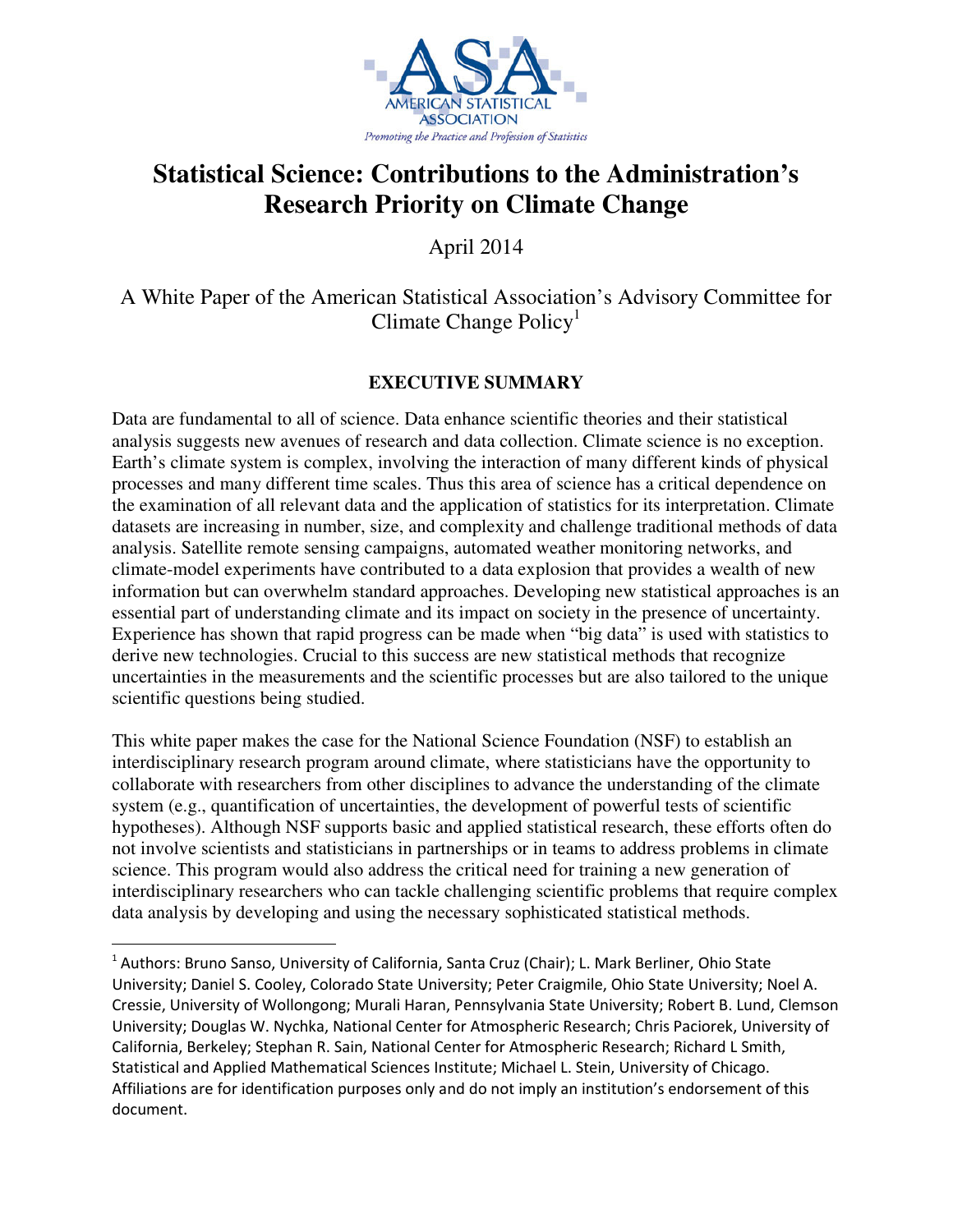#### **BACKGROUND**

Climate is the distribution of temperature, rainfall, air pressure, and other meteorological quantities over long time scales (usually 30 years or more). Averages over 30 years, say, of these variables are often used to describe climate, but the standard deviations and extreme percentiles (climate records) of the distributions can be just as important to track (e.g., for flood mitigation). Relationships between variables such as temperature and precipitation, or for a single variable at multiple times and/or locations, are a critical component of climate for which statistical expertise is particularly needed. For example, a drought at the level of a county can be a disaster for the farmers that live there, but it can be addressed through appropriate agricultural policies, whereas a drought at a continental scale could create national or international food shortages. Another statistical challenge is that our climate is presently in a transient state due to constantly changing greenhouse gas forcings, bringing into question the whole notion of climate as a characterization of meteorology over long time scales. Sophisticated statistical methods motivated by underlying physical models are needed to handle such non-stationary and highly multivariate spatiotemporal processes.

Both modern instruments and climate models can produce enormous amounts of information. Climate models usually project climate to the end of the century. Their output can be massive, possibly containing many realizations of weather, but varies by the climate model used. Electronic instrumentation of meteorological stations throughout the world is an important example of automated monitoring that yields increasingly large, multivariate, complex datasets. Remote sensing of Earth from above and, to a lesser extent, the oceans from below has led to a rich data resource that helps determine the drivers of climate change. Most standard software is overwhelmed by the complexity of the data and of the physical processes that drive climate models, leaving climate scientists without the benefit of powerful statistical inferences. Further, identifying the signal and filling in gaps in these noisy, massive, yet incomplete datasets is a problem that should be tackled by both climate scientists and statistical scientists in close collaboration.

Data products such as meteorological re-analyses result from a combination of observational data and a large-scale numerical model, and thus they require teams of researchers with a broad range of statistical, scientific, and computational expertise to provide the best estimates of the state of the environment and the uncertainties associated with those estimates. A new generation of data products that draw information from heterogeneous sources of information and that account for the uncertainties introduced by data scarcity and instrument errors are needed to better understand the evolution of Earth's climate. Highly efficient statistical methodologies can illuminate trends present in the system earlier and with greater probability than standard statistical approaches.

### **STATISTICS AND CLIMATE**

Some compelling areas needing powerful innovative statistical methods are given below.

• **Spatio-temporal models.** Modern statistical techniques for spatio-temporal data go well beyond the old idea of "kriging" as a simple linear interpolating/smoothing technique, allowing the use of nonlinear dynamical models to describe the temporal evolution of the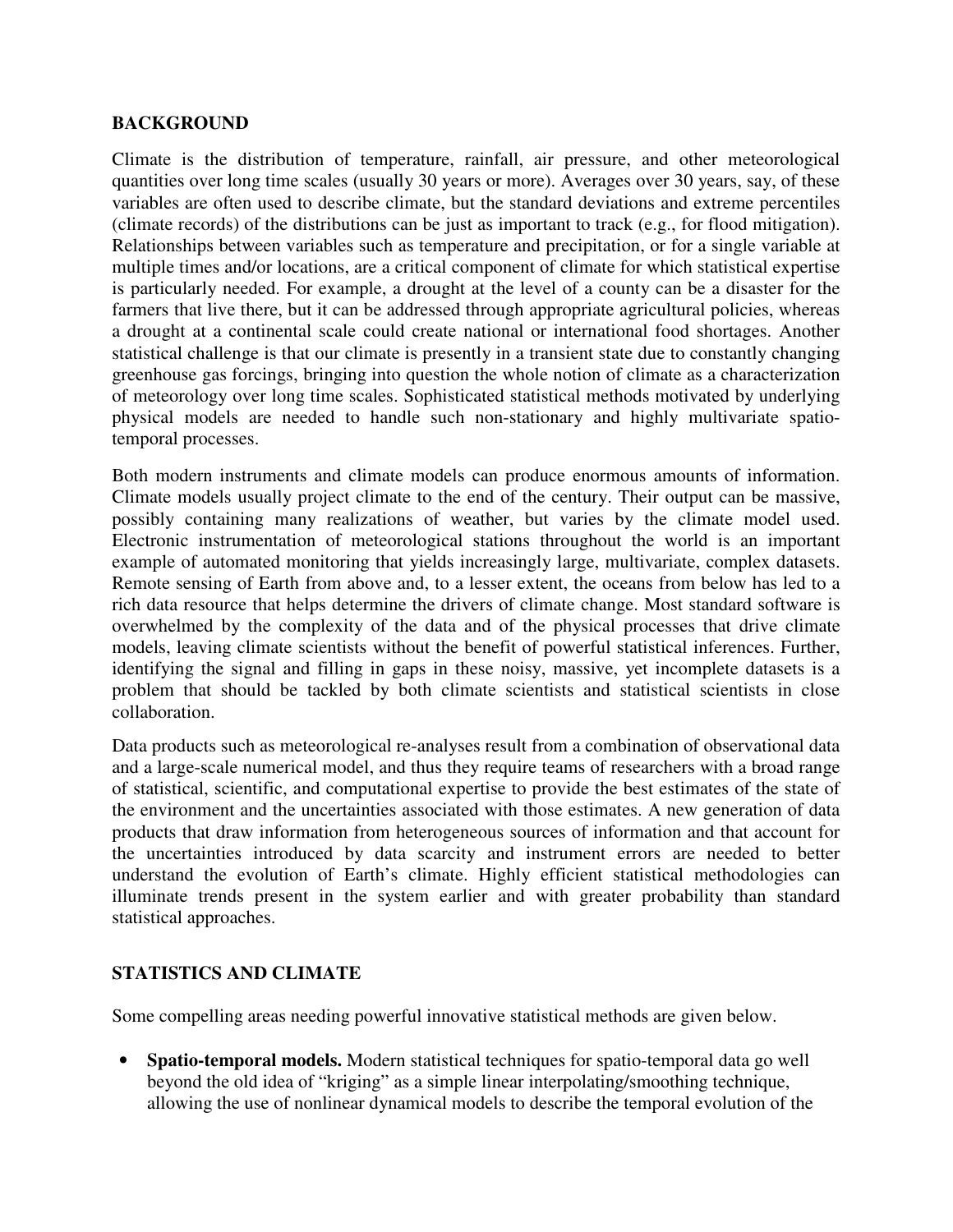system. They also incorporate such features as (temporal) changepoint and (spatial) boundary detection to accommodate different regimes, such as might correspond to bifurcations or tipping points in the underlying climate dynamics. Modern statistical computation techniques allow such models to be fitted to large datasets of the kind that arise both from observations and from climate models.

- **Climate extremes**: Many of the most urgent problems for climate change involve extremes, such as determining the extent to which extreme temperature or precipitation events will become more prevalent as a result of climate change, or whether hurricanes and tornadoes will become more frequent or of greater intensity in the future. An additional question is the extent to which these changes (if they exist) can be attributed to human-induced climate change. As a result of previous collaborative efforts between statisticians and climate scientists, many climate scientists are familiar with the specialized probability distributions used to characterize extremes, such as the generalized extreme value distribution. However, there are also questions of dependencies among extreme events, for example whether the Russian heat wave and the Pakistan floods of 2010 (which occurred at the same time) were in fact linked physically. Climate model projections raise the possibility of changes not only in the individual distributions of climate variables, but also of their dependence structure. Hence, new statistical methodology is needed for multivariate, spatial, and temporal extremes in order to answer the critical questions associated with climate change.
- **Data collection and homogenization:** The scientific community relies heavily on data products that contain a wide variety of observational records that are collected by a plethora of instruments. Some of the instruments/products fail to correct for important biases or use naive methods that ignore relevant correlations when infilling gaps. Statisticians can determine where data should be optimally recorded, how best to infill missing data, and in an era of shrinking budgets what data locations could be discontinued with the least loss of information. Records of temperature, precipitation, and other climate variables must be homogenized before trends are assessed. Specifically, any time a gauge is changed or a recording station is physically moved, the recorded values can shift (called a changepoint). US temperature stations average six changepoints per century, and the problem is worse in many other countries. Modern statistical methods allow one to blend information from various sources, consider changepoint effects and uncertainties, incorporate different types of error, include process dynamics, and provide ensembles that reflect uncertainties. These must be considered when developing new generations of data products and accurately assessing trends from instrumental records. A new approach to this problem is the use of data ensembles (multiple versions of a data product that account for these joint uncertainties).
- **Design and analysis of computer climate experiments**: Climate models are subject to uncertainty due to initial conditions, model structure, uncertain parameterizations and uncertain forcings. These factors should be considered in a systematic fashion when performing climate simulations, which is the basis of an area known as computer experiments. When using climate models for projection of future climate, a prime interest is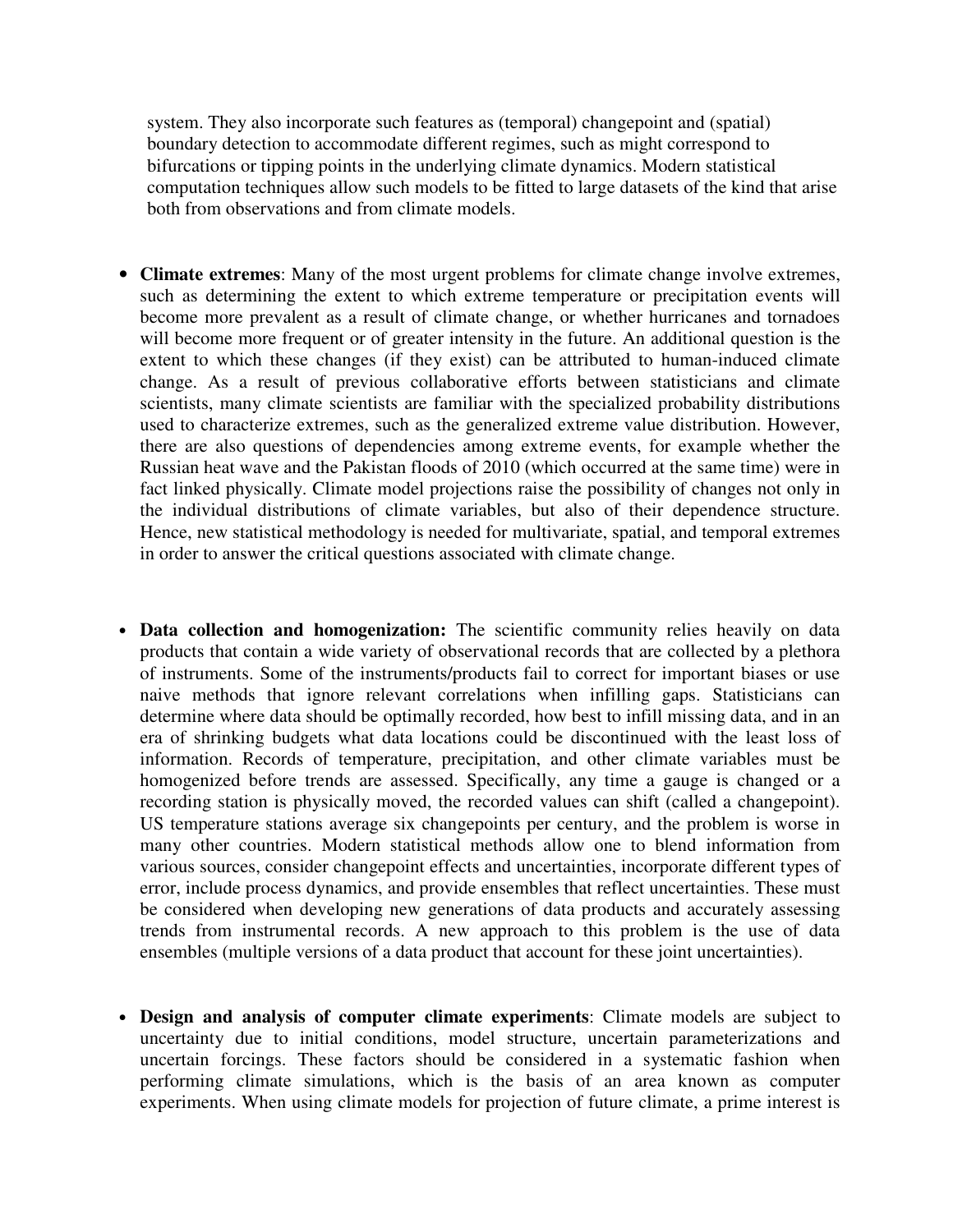in how well the model captures changes in climate, including changes not just in means but also in variability and multivariate relationships. Thus, it is critical to focus on differences between models with regard to these changes, design computer experiments that provide the best possible information about such differences, and to do it with limited computational resources. Since the high-dimensionality of the output can obscure the signals, statistical methods are also critical in assessing the results of such experiments.

- **Decision making under uncertainty**: Modern statistical methods have the ability to propagate coherently the uncertainty generated by different sources of information. Dynamical uncertainty (sensitivity to initial conditions, a well-known property of nonlinear dynamical systems) is only one of numerous sources of uncertainty, others including model error, mis-specified model parameters, and measurement error when observational data are assimilated. When combining information from multiple sources, such as in integrated assessment modeling, the challenges from the statistical, scientific, and policy perspectives are immense and require effective collaborations between statisticians and, among others, climatologists, economists, and political scientists. There is also a need to further develop methods to visualize uncertainty and to communicate risk in climate systems. For example, rather than just observing averages of a climate variable over time or on a map, there is a need to explore distributional characteristics (e.g., standard deviations and extreme percentiles) of that variable spatially and temporally.
- **Hierarchical statistical models**: Hierarchical statistical models allow for the inclusion of multiple layers of information in a stochastic setting. Complex statistical models of climate processes can be generated using a series of building blocks: These are levels of different conditional probability models that link one process to another. Hierarchical models can synthesize multiple data sources, link data to models, link global to regional to local climate, and link weather to impacts. As an example, hierarchical models have been used to provide a different approach to multi-model ensembles, where different climate models employing possibly different physical assumptions are linked with each other and with observational data to provide probabilistic projections for future events. Physical relationships can be naturally incorporated into hierarchical statistical models, such as from atmospheric and ocean science, but also from ecology, biology, public health, and from social and behavioral science when understanding the impacts of climate change.
- **Data reconstructions, paleoclimate**: One way to understand climate processes is to collect and analyze data that provide insight into the past behavior of the climate system. Since most direct measurements of climate variables only extend back to the mid-19th century, there is considerable interest in using proxy data (e.g., from ice cores), along with reanalysis and direct measurements for paleoclimate reconstructions. These typically employ statistical models that produce estimates of past climate fields, with associated uncertainties. Modern statistical approaches, such as the fitting of hierarchical models, offer great promise for linking paleoclimate analyses to responses of nature in the past. Critical applications include understanding of climate-biotic interactions, predicting the future of species, including